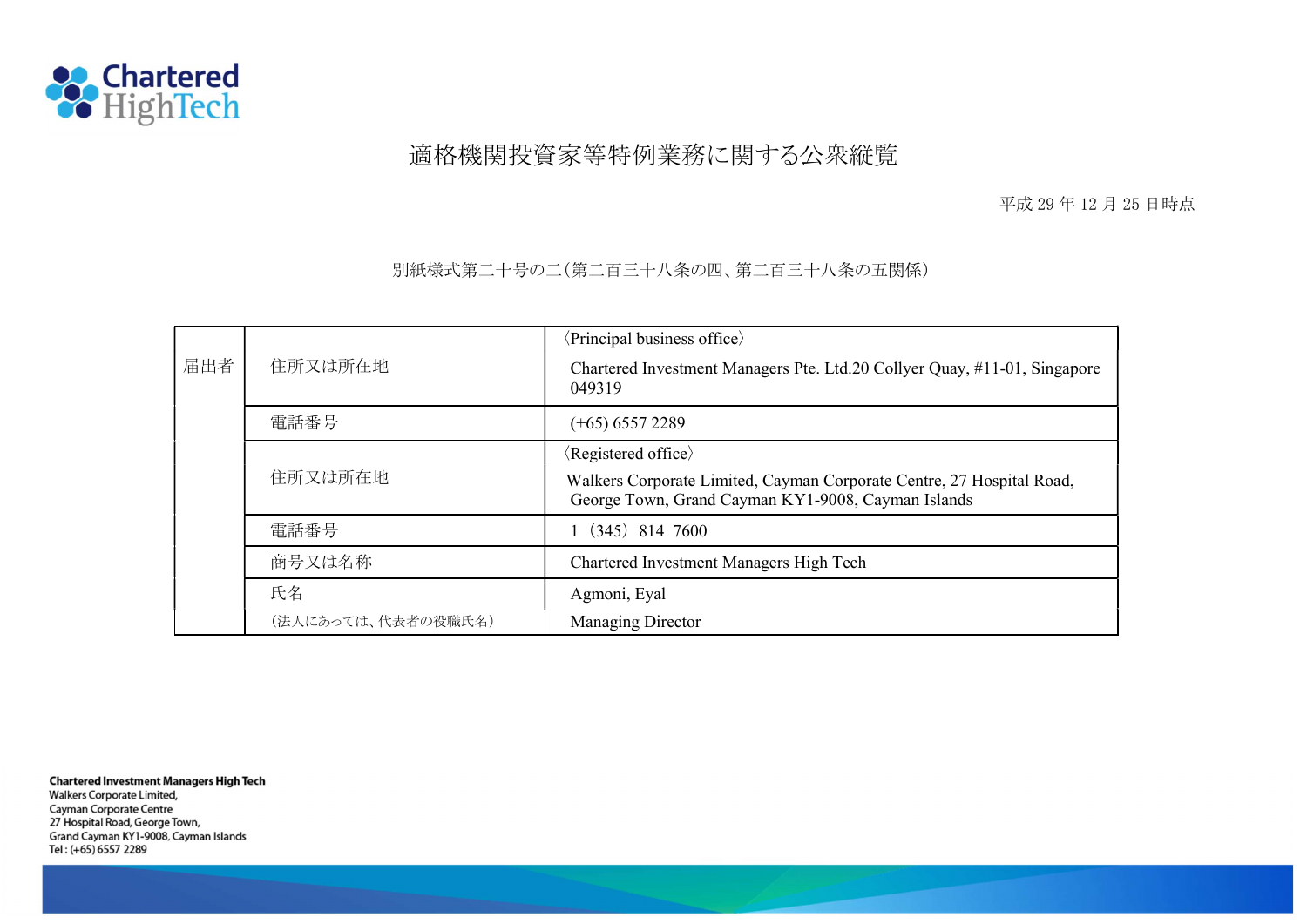

1. 適格機関投資家等特例業務に関する届出を行った者の状況

(平成 29 年 12 月 25 日現在)

| 代表者                      |                      | 業務の種別   |    |                              | 主たる営業所又は事務所                                                                                 |                     | ホームページアドレス                                               | 他に行って       | 資本金の額<br>又は出資の |
|--------------------------|----------------------|---------|----|------------------------------|---------------------------------------------------------------------------------------------|---------------------|----------------------------------------------------------|-------------|----------------|
| (ふりがな)<br>氏名             | 役職                   | 私募      | 運用 | 名称                           | 所在地                                                                                         | 電話番号                |                                                          | いる事業の<br>種類 | 総額(円)          |
| あぐもに えやる<br>Agmoni, Eyal | Managing<br>Director | $\circ$ |    | Principal<br>business office | Chartered Investment<br>Managers Pte. Ltd.<br>20 Collyer Quay, #11-<br>01, Singapore 049319 | $(+65)$<br>65572289 | http://www.chartered.sg/wp-<br>content/uploads/CIMHT.pdf | 無           | \$1.00         |

**Chartered Investment Managers High Tech** Walkers Corporate Limited, Cayman Corporate Centre 27 Hospital Road, George Town,

Grand Cayman KY1-9008, Cayman Islands Tel: (+65) 6557 2289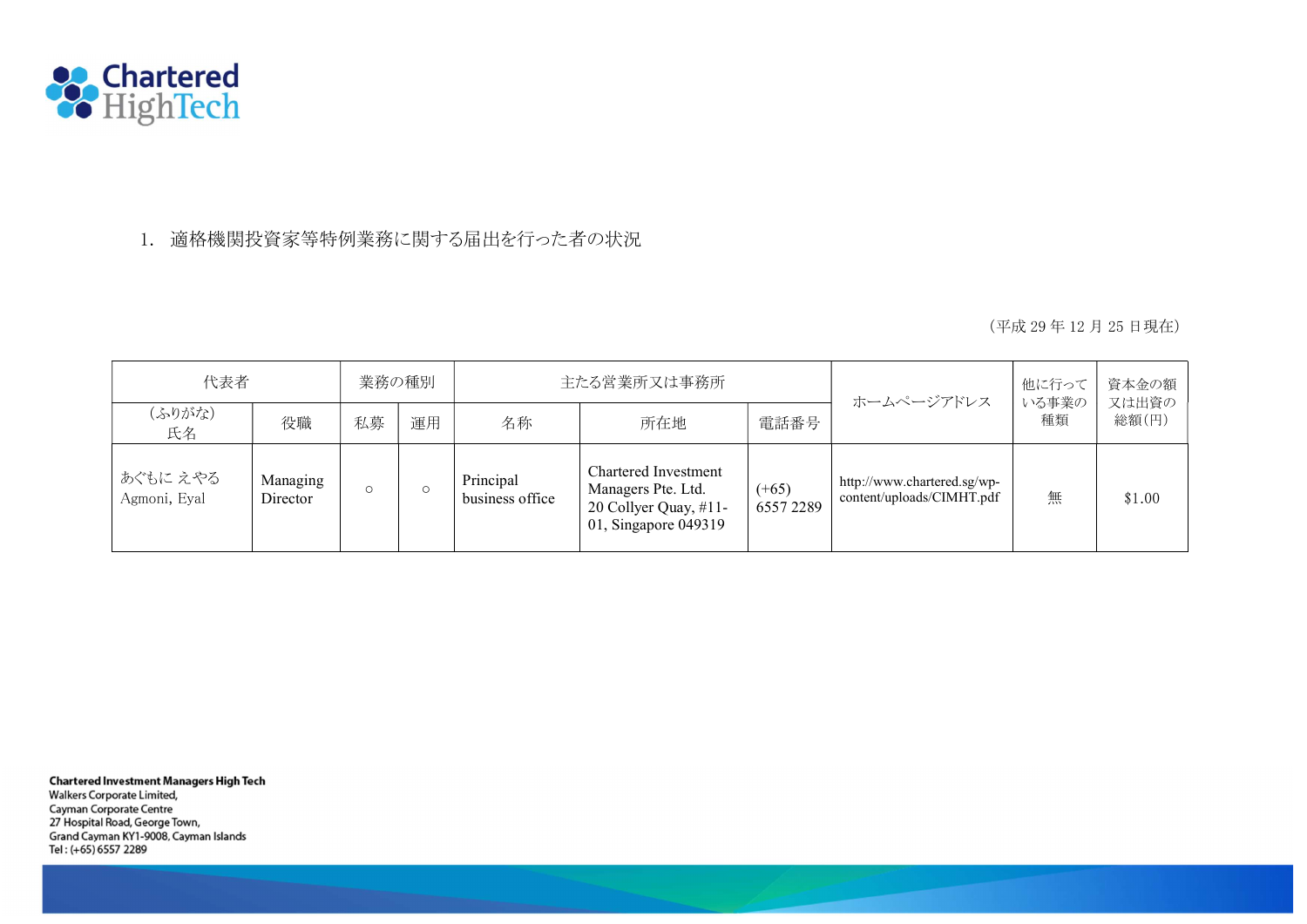

## 2. 適格機関投資家等特例業務に関する法第2条第2項第5号又は第6号に掲げる権利の状況

(平成 29 年 11 月 30 日現在)

|                                            | 出資対象事業<br>持分の種別 | 出資対象事業の内容            |                                                                                                          | 業務の種別       |           |                             |                   | 適格機関                 | 第233条                | 公認会計士又           |
|--------------------------------------------|-----------------|----------------------|----------------------------------------------------------------------------------------------------------|-------------|-----------|-----------------------------|-------------------|----------------------|----------------------|------------------|
| 出資対象事業<br>持分の名称                            |                 | (商品分類)               | (内容)                                                                                                     | 私募·<br>運用の別 | 届出の<br>種別 | 適格機関<br>投資家の種別              | 適格機関<br>投資家の数     | 投資家以<br>外の出資<br>者の有無 | の3各号に<br>掲げる者の<br>有無 | は監査法人の<br>氏名又は名称 |
| Japan Israel<br>High Tech<br>Ventures 1 LP | 外国の法令に<br>基づく権利 | ファンド・<br>オブ・<br>ファンズ | イスラエルのテルアビ<br>ブ大学に関連するイ<br>スラエルの未上場株<br>式(主としてハイテク<br>分野であり、シード・<br>アーリーステージ)へ<br>投資するファンドへ<br>対して投資を行う。 | 私募·<br>運用   | 63 条      | 事業法人等(1)<br>金融商品<br>取引業者(1) | $\mathcal{D}_{1}$ | 有                    | 無                    | 該当なし             |

**Chartered Investment Managers High Tech** 

Walkers Corporate Limited, Cayman Corporate Centre 27 Hospital Road, George Town, Grand Cayman KY1-9008, Cayman Islands Tel: (+65) 6557 2289